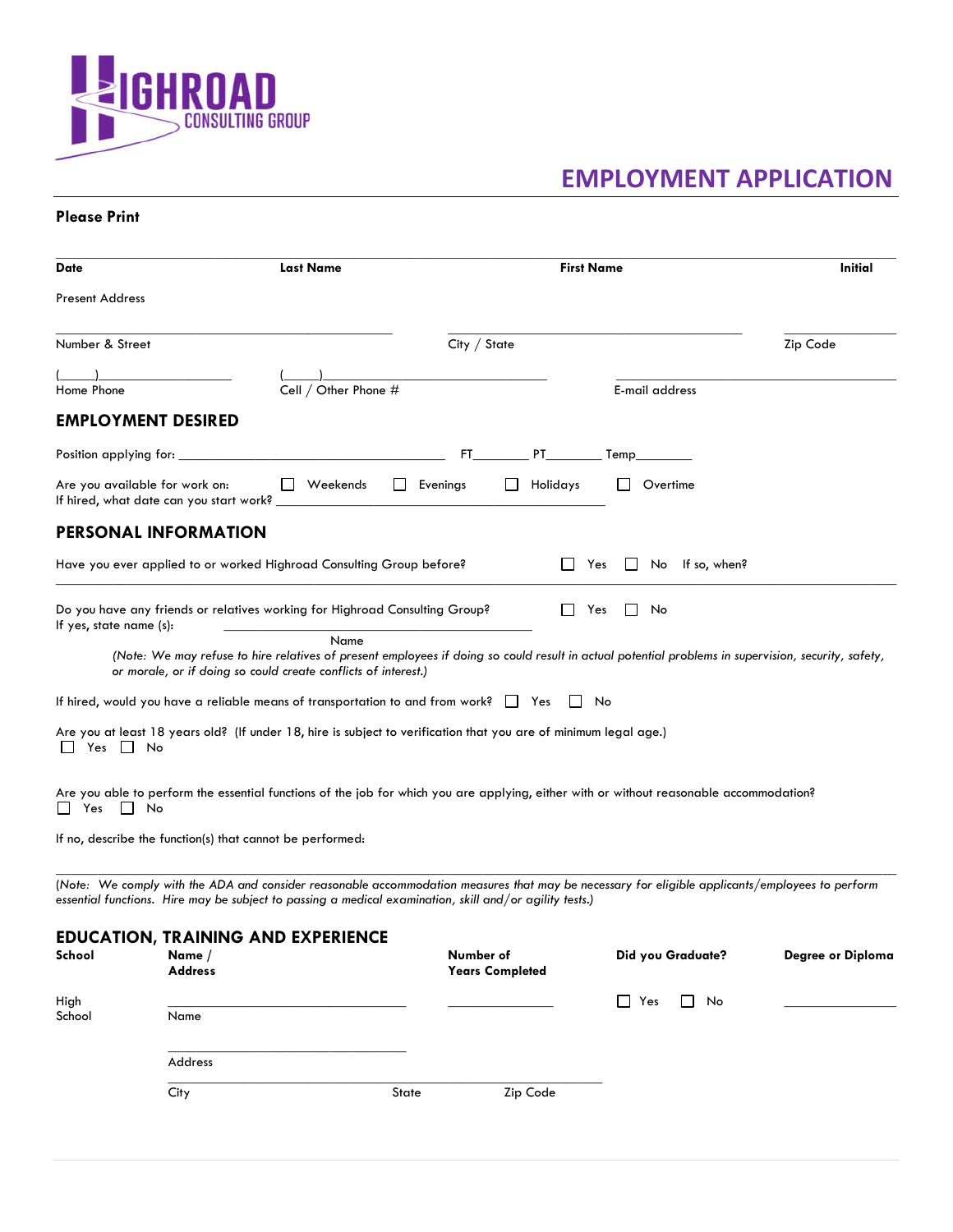| College /                                            |                                                          |                                                        |       |                                                                                                                                                                                                                                           | Yes                   | No                                                                                                                                                                                                                                                                                  |
|------------------------------------------------------|----------------------------------------------------------|--------------------------------------------------------|-------|-------------------------------------------------------------------------------------------------------------------------------------------------------------------------------------------------------------------------------------------|-----------------------|-------------------------------------------------------------------------------------------------------------------------------------------------------------------------------------------------------------------------------------------------------------------------------------|
| University                                           | Name                                                     |                                                        |       |                                                                                                                                                                                                                                           |                       |                                                                                                                                                                                                                                                                                     |
|                                                      | Address                                                  |                                                        |       |                                                                                                                                                                                                                                           |                       |                                                                                                                                                                                                                                                                                     |
|                                                      | City                                                     |                                                        | State | Zip Code                                                                                                                                                                                                                                  |                       |                                                                                                                                                                                                                                                                                     |
| Other/Voca-<br>tional/Business                       | Name                                                     |                                                        |       |                                                                                                                                                                                                                                           | ∐ Yes<br>$\mathsf{L}$ | $\mathsf{No}$ . The set of $\mathsf{No}$ is a set of $\mathsf{No}$ . The set of $\mathsf{No}$ is a set of $\mathsf{No}$ is a set of $\mathsf{No}$ is a set of $\mathsf{No}$ is a set of $\mathsf{No}$ is a set of $\mathsf{No}$ is a set of $\mathsf{No}$ is a set of $\mathsf{No}$ |
|                                                      |                                                          |                                                        |       |                                                                                                                                                                                                                                           |                       |                                                                                                                                                                                                                                                                                     |
|                                                      | Address                                                  |                                                        |       |                                                                                                                                                                                                                                           |                       |                                                                                                                                                                                                                                                                                     |
|                                                      | City                                                     |                                                        | State | Zip Code                                                                                                                                                                                                                                  |                       |                                                                                                                                                                                                                                                                                     |
|                                                      |                                                          |                                                        |       | Summarize any special training, skills, licenses and/or certificates that may assist you in performing the position for which you are applying<br><b>COMPUTER SKILLS</b> (Please list your software experience and level of proficiency.) |                       |                                                                                                                                                                                                                                                                                     |
|                                                      |                                                          |                                                        |       | REFERENCES - List below three persons, not related to you, who have knowledge of your work performance                                                                                                                                    |                       |                                                                                                                                                                                                                                                                                     |
| within the last five years.<br><b>NAME</b>           |                                                          | <b>OCCUPATION</b>                                      |       | <b>TELEPHONE</b>                                                                                                                                                                                                                          |                       | <b>NUMBER OF YEARS ACQUAINTED</b>                                                                                                                                                                                                                                                   |
|                                                      |                                                          |                                                        |       |                                                                                                                                                                                                                                           |                       |                                                                                                                                                                                                                                                                                     |
| <b>EMPLOYMENT HISTORY</b><br><b>Name of Employer</b> |                                                          | must complete this section even if attaching a resume. |       | Telephone Number                                                                                                                                                                                                                          |                       | List below all present and past employment starting with your most recent employer. Account for all periods of unemployment. You                                                                                                                                                    |
| Type of Business                                     |                                                          |                                                        |       | Your Supervisor's Name                                                                                                                                                                                                                    |                       |                                                                                                                                                                                                                                                                                     |
|                                                      |                                                          |                                                        |       |                                                                                                                                                                                                                                           |                       |                                                                                                                                                                                                                                                                                     |
| Address                                              |                                                          |                                                        |       |                                                                                                                                                                                                                                           |                       |                                                                                                                                                                                                                                                                                     |
| Dates of Employment:                                 |                                                          |                                                        | City  |                                                                                                                                                                                                                                           | State                 | Zip Code                                                                                                                                                                                                                                                                            |
|                                                      |                                                          | $\mathsf{to}$                                          |       |                                                                                                                                                                                                                                           |                       |                                                                                                                                                                                                                                                                                     |
| Your Position and Duties                             |                                                          |                                                        |       |                                                                                                                                                                                                                                           |                       |                                                                                                                                                                                                                                                                                     |
| Reason for Leaving                                   |                                                          |                                                        |       |                                                                                                                                                                                                                                           |                       |                                                                                                                                                                                                                                                                                     |
|                                                      | What did you like most about your position?              |                                                        |       |                                                                                                                                                                                                                                           |                       |                                                                                                                                                                                                                                                                                     |
|                                                      | What were the things you liked least about the position? |                                                        |       |                                                                                                                                                                                                                                           |                       |                                                                                                                                                                                                                                                                                     |
|                                                      | May we contact this employer for a reference?            | Yes                                                    |       |                                                                                                                                                                                                                                           |                       |                                                                                                                                                                                                                                                                                     |
|                                                      |                                                          |                                                        |       |                                                                                                                                                                                                                                           |                       |                                                                                                                                                                                                                                                                                     |
| <b>Name of Employer</b>                              |                                                          |                                                        |       | Telephone Number                                                                                                                                                                                                                          |                       |                                                                                                                                                                                                                                                                                     |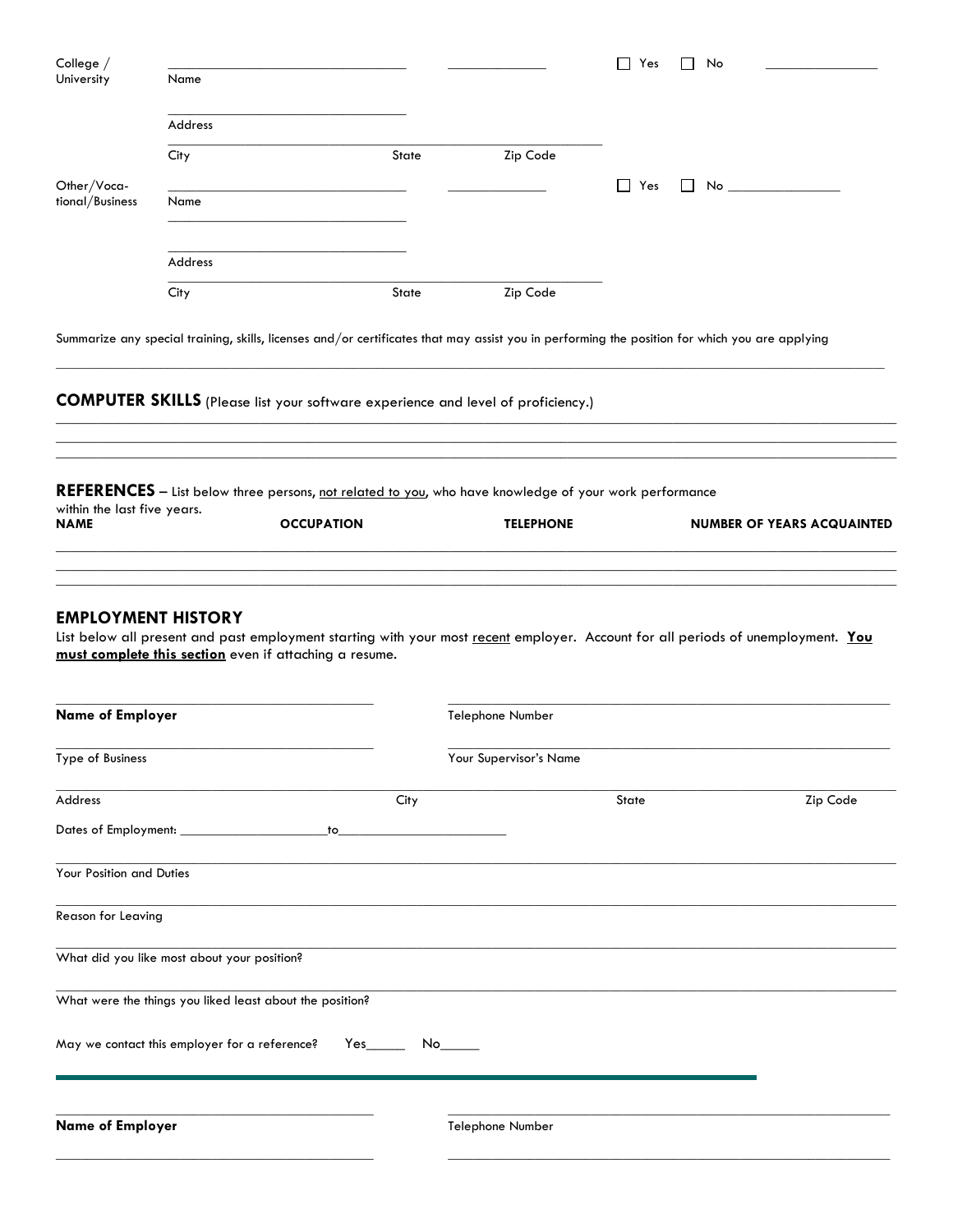Type of Business

| Address                                                  | City |                        | State | Zip Code |
|----------------------------------------------------------|------|------------------------|-------|----------|
| to                                                       |      |                        |       |          |
| Your Position and Duties                                 |      |                        |       |          |
| Reason for Leaving                                       |      |                        |       |          |
| What did you like most about your position?              |      |                        |       |          |
| What were the things you liked least about the position? |      |                        |       |          |
| <b>Name of Employer</b>                                  |      | Telephone Number       |       |          |
|                                                          |      |                        |       |          |
| Type of Business                                         |      | Your Supervisor's Name |       |          |
| Address                                                  | City |                        | State | Zip Code |
|                                                          |      |                        |       |          |
| Your Position and Duties                                 |      |                        |       |          |
| Reason for Leaving                                       |      |                        |       |          |
| What did you like most about your position?              |      |                        |       |          |
| What were the things you liked least about the position? |      |                        |       |          |
|                                                          |      |                        |       |          |
| <b>Name of Employer</b>                                  |      | Telephone Number       |       |          |
| Type of Business                                         |      | Your Supervisor's Name |       |          |
| Address                                                  | City |                        | State | Zip Code |
| Dates of Employment: _<br>to                             |      |                        |       |          |
| Your Position and Duties                                 |      |                        |       |          |
| Reason for Leaving                                       |      |                        |       |          |
| What did you like most about your position?              |      |                        |       |          |
| What were the things you liked least about the position? |      |                        |       |          |
|                                                          |      |                        |       |          |
|                                                          |      |                        |       |          |
| <b>Name of Employer</b>                                  |      | Telephone Number       |       |          |
| Type of Business                                         |      | Your Supervisor's Name |       |          |